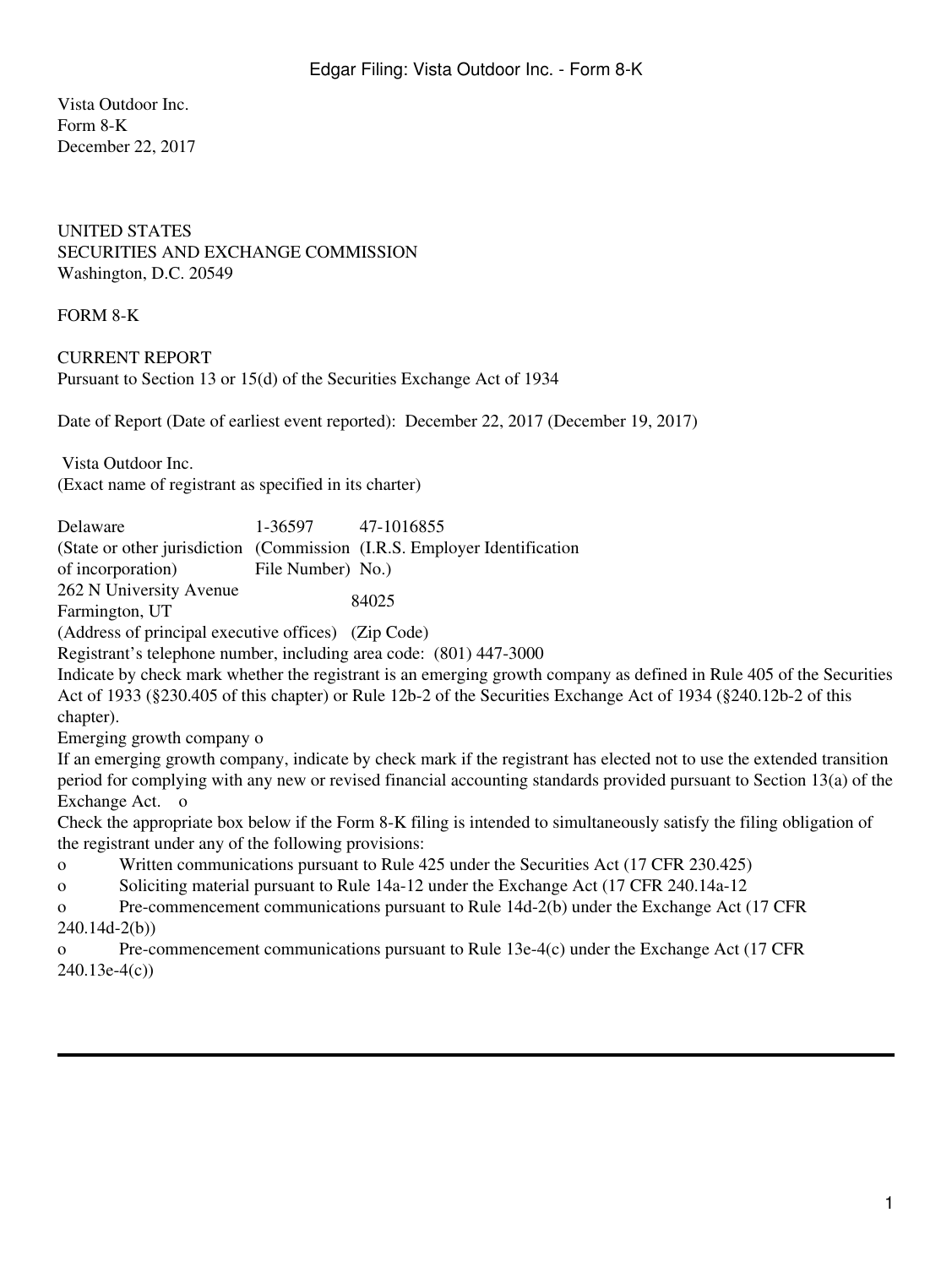Item 5.02. Departure of Directors or Principal Officers; Election of Directors; Appointment of Certain Officers;<br>Compensatory Arrangements of Certain Officers.

On December 19, 2017, Vista Outdoor Inc. (the "Company") and Stephen M. Nolan agreed that Mr. Nolan will be leaving the Company, effective February 1, 2018 (the "Departure Date"), to pursue other opportunities. The Company has commenced a search for a new Chief Financial Officer.

In connection with Mr. Nolan's departure, the Company expects to enter into a Waiver and General Release Agreement with Mr. Nolan (the "Agreement") on the Departure Date. In exchange for his waiver of claims against the Company, the Agreement will provide for the payment by the Company to Mr. Nolan of certain benefits provided for in the Company's Executive Severance Plan and other executive compensation-related arrangements, including 1) a lump-sum cash severance payment equal to one year of Mr. Nolan's current base salary (\$515,000); 2) a pro-rata portion of his annual bonus (based on the Company's actual performance for the entire fiscal year); 3) accelerated vesting of his outstanding time-based restricted stock, restricted stock unit and stock option awards that would have vested had he remained employed by the Company for 12 months following his Departure Date; 4) a pro rata portion of his performance-based long-term incentive awards that would have vested on the next vesting date based on actual performance; and 5) an additional lump sum of \$15,000 to defray health care costs.